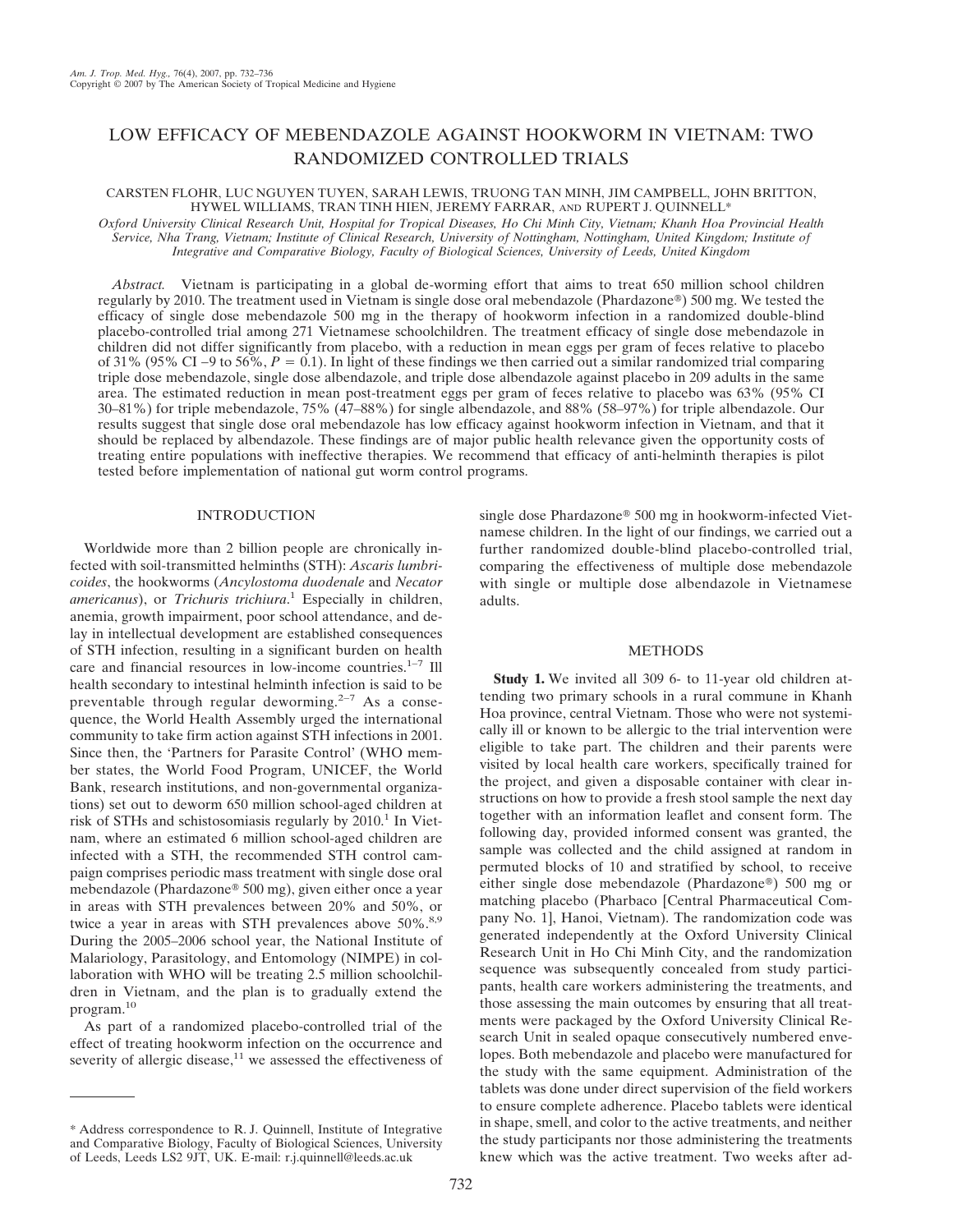ministration of the study medications, a second stool sample was collected from each child. All stool samples were transported to the local district hospital, where they were examined for parasite eggs both qualitatively and quantitatively in terms of eggs per gram (epg) feces by salt flotation method with McMaster counting chambers within a maximum of 6 hours after collection. For negative slides a second slide was examined. All laboratory technicians were blind to treatment allocation. The trial mebendazole (Phardazone®) and mebendazole placebo were independently quality tested by the Bureau of Food and Drugs, Department of Health, Republic of the Philippines, to assess whether they met international quality standards.

**Study 2.** All 247 adults aged 16 and older living in one village in the same geographical area were invited to participate in our second study. The same methods were used as in the first study but this time, there were four comparison groups: single dose mebendazole placebo, mebendazole (Phardazone®) 500 mg daily for three days, albendazole 400 mg single dose (Mekozetel®, Mekophar Chemical Pharmaceutical Joint Stock Company, Ho Chi Minh City, Vietnam), or albendazole 400 mg daily for three consecutive days. Randomization was generated and concealed as in the first study, and permuted blocks of 20 were used. Although field workers and study participants could tell whether they were allocated to the one of the two groups receiving single treatment or triple treatments, those assessing the stool analysis outcomes were masked to the intervention groups throughout the study. Villagers with a systemic illness, who were pregnant, or were known to be allergic to one of the intervention drugs were excluded. Fecal egg counts were carried out just before and 2 weeks after therapy, as in Study 1. We also performed a validation study, comparing McMaster salt flotation in the field with ether sedimentation as gold standard. Ether sedimentation was done independently on 151 samples from the adult study. Fresh stool samples were preserved in 10% formalin and then transported to IMPE Ho Chi Minh City. The laboratory technicians at IMPE Ho Chi Minh City were blind to the results with salt flotation.

All data were double entered using SPSS Data Entry Station 4.0. The primary endpoint for both studies was parasite intensity as measured by percent decline in arithmetic mean epg after treatment, relative to arithmetic mean posttreatment placebo.12 A secondary endpoint was cure from hookworm infection (i.e., loss of hookworm eggs from feces in those infected at baseline). Cure rate was analyzed as a binary variable by logistic regression. To control for any change in mean epg in the placebo group, reduction in egg count was calculated as the percentage mean reduction compared with post-treatment egg counts in the placebo group. Egg counts were highly overdispersed, and were therefore analyzed by generalized negative binomial regression. This approach assumes a negative binomial error structure for the dependent variable and a log link, and allows both the mean and the negative binomial parameter ( $ln \alpha$ ) to be dependent on the explanatory variable (treatment group). The dependent variable was the number of eggs counted, with the weight of feces examined included as an offset. Posttreatment egg counts were analyzed in those with pretreatment egg count above zero. Differences between treatment and placebo groups were analyzed by simple linear contrasts. For analysis of the effect of pretreatment burden on efficacy in the second study, pretreatment burden was coded as  $0 =$  light (<2000 epg),  $1 =$  medium (2000–3999 epg) or  $2 =$  heavy (>3999 epg), according to WHO guidelines.<sup>1</sup> The analysis was then repeated, including burden class as a continuous covariate, to examine for interaction between burden class and treatment. All analysis was performed using Stata 9.1. An intention-to-treat analysis was planned in the event of study dropouts. Ethics approval for the two studies was granted by the University of Nottingham Research Ethics Committee and the Scientific Committee of Khanh Hoa Provincial Health Service, Vietnam. Local doctors and community leaders were involved in the design and conduct of the study throughout.

#### RESULTS

Study 1 was carried out in June 2005. Of the 309 eligible children, 271 (88%) participated, of whom 134 received placebo and 137 mebendazole; 38 children did not participate due to absence from school on the relevant date. The overall prevalence of hookworm infection in the study group at baseline was 62%, and the mean intensity was 175 epg (range 0–3800 epg). The species of hookworm present was not identified, but previous studies have shown that *Necator americanus* is the predominant species in our study area (see Hoang Thi Kim, Nguyen Thi Viet Hoa, Marchand R, 1995. Intestinal worms, malaria, and anemia in Khanh Phu. Unpublished report NIMPE, Hanoi). Other baseline characteristics of participants are summarized in Table 1. In addition, we found 16 children (6%) with *Ascaris lumbricoides* infection, but numbers in each treatment group were too small to reliably analyze treatment efficacy. No participants were lost to follow-up and all were included in the final analysis. As shown in Table 1, there was no significant difference between treatments in the proportion of infected children cured at 2 weeks (33% (26/78) in the placebo group and 38% (34/90) in the mebendazole group. Efficacy in terms of percentage reduction in arithmetic mean eggs per gram feces relative to placebo was also not significantly different (31%, 95% CI −9 to 56%).

Study 2 was carried out in August 2005. Of the 247 eligible adults, 209 (85%) took part in the second study, of whom 54 received three doses of mebendazole over 3 days, 54 single dose albendazole, 47 three doses of albendazole, and 54 single dose mebendazole placebo tablets. Reasons for nonparticipation were refusal  $(N = 26)$ , absence from the village  $(N = 5)$ , illness  $(N = 5)$ , and pregnancy  $(N = 2)$ ; 91% of participants were infected with hookworm at baseline, with a mean intensity of 1283 epg (range 0–17850 epg). Fourteen individuals had heavy infections  $(>\frac{3999}{99})$ .<sup>1</sup> Six participants (3%) were infected with either *Ascaris* or *Trichuris* as well as hookworm infection. No participants were lost to follow-up and all were included in the analysis. At the end of the 2-week period, the cure rates were 26% (13/50) for three dose mebendazole, 45% (21/47) for single dose albendazole, 79% (34/ 43) for three dose albendazole, and 35% (18/51) for placebo. Only the triple dose albendazole course was significantly superior to placebo in terms of cure (*P* < 0.001). The estimated reduction in arithmetic mean post-treatment eggs per gram of feces relative to placebo was 63% (95% CI 30–81%), 75% (47– 88%), and 88% (58–97%) for triple dose mebendazole, single dose albendazole, and triple dose albendazole, respectively.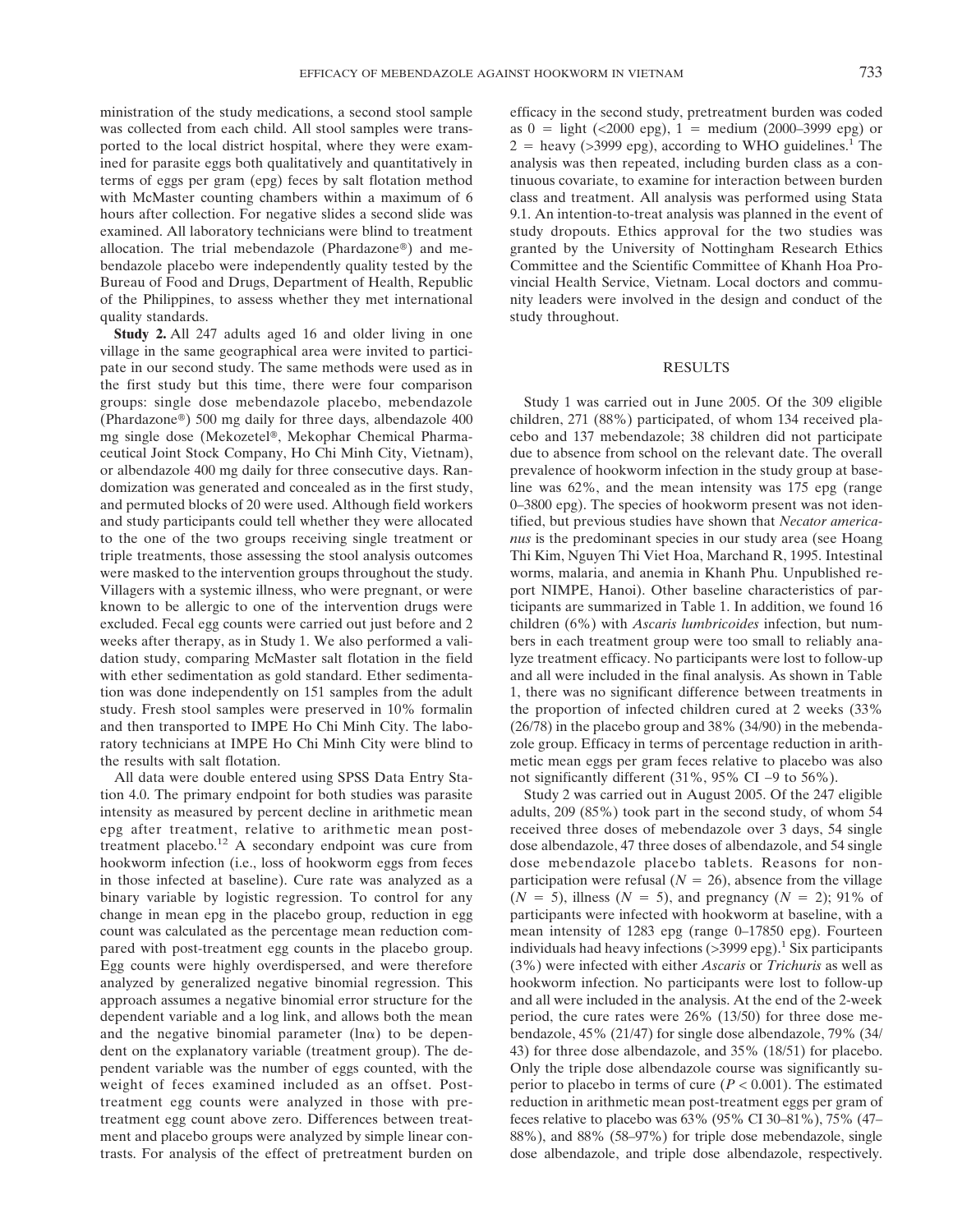|--|--|

Baseline characteristics and baseline and post treatment hookworm eggs per gram (egp) by treatment group, and estimated percentage efficacy relative to placebo for both trials

|                                   | Study 1 (children) |                            |           | Study 2 (adults) |                       |                            |                       |                |
|-----------------------------------|--------------------|----------------------------|-----------|------------------|-----------------------|----------------------------|-----------------------|----------------|
|                                   | Placebo            | Single dose<br>Mebendazole | $P$ value | Placebo          | 3 dose<br>Mebendazole | Single dose<br>Albendazole | 3 dose<br>Albendazole | $P$ valuet     |
| N treated                         | 134                | 137                        |           | 54               | 54                    | 54                         | 47                    |                |
| Male/female                       | 57/77              | 65/72                      |           | 25/29            | 25/29                 | 25/29                      | 28/19                 |                |
| Mean age                          | 9                  | 9                          |           | 37               | 35                    | 37                         | 33                    |                |
| Age range                         | $7 - 11$           | $7 - 11$                   |           | 18–68            | $16 - 75$             | $16 - 65$                  | $17 - 65$             |                |
| Hookworm positive at baseline     | 58%                | 66%                        | 0.2       | 94%              | 93%                   | 87%                        | 91%                   | 0.6            |
|                                   | (78/134)           | (90/137)                   |           | (51/54)          | (50/54)               | (47/54)                    | (43/47)               |                |
| Cure rate                         | 33%                | 38%                        | 0.5       | 35%              | 26%                   | 45%                        | 79%¶                  | ${}_{< 0.001}$ |
| $(95\% \text{ CI})$               | $(23 - 45)$        | $(28-49)$                  |           | $(22 - 50)$      | $(15-40)$             | $(30 - 60)$                | $(64 - 90)$           |                |
| (n neg/pos at baseline)           | (26/78)            | (34/90)                    |           | (18/51)          | (13/50)               | (21/47)                    | (34/43)               |                |
| Baseline mean hookworm epg*       | 306                | 263                        | 0.3       | 1068             | 2210‡                 | 1120                       | 1173                  | 0.004          |
| Posttreatment mean hookworm epg*  | 181                | 126                        | 0.11      | 930              | 342‡                  | 230¶                       | 109¶                  | 0.0004         |
| Reduction in mean epg relative to |                    |                            |           |                  |                       |                            |                       |                |
| pretreatment epg                  | 41%                | 52%                        |           | 13%              | 85%                   | 79%                        | 91%                   |                |
| Reduction in mean epg relative to |                    |                            |           |                  |                       |                            |                       |                |
| placebo $(95\% \text{ CI})$       |                    | $31\% (-9, 56)$            |           |                  | 63\% (30, 81)         | 75% (47, 88)               | 88% (58, 97)          |                |

Arithmetic mean in those positive for hookworm at baseline.

† Test for difference between groups. ‡ Significantly different from placebo (*P* < 0.005); ¶(*P* < 0.001).

Adjustment for age and sex did not alter any of these findings. When the analysis was repeated including the interaction between pretreatment burden class (light, medium, or heavy) and treatment, there was a non-significant increase in efficacy with increasing pretreatment burden (Likelihood ratio test,  $\chi^2$  = 4.32, df = 3, *P* = 0.23). All drugs, single or triple dose were equally well tolerated. No adverse events were reported in either study.

Comparison of egg counting techniques showed that 88.7% of samples (134/151) were positive by salt flotation, compared with 90.7% (137/151) by ether sedimentation, and 95.4% (144/151) by either method. Arithmetic mean egg counts were 1332 epg for salt flotation and 1723 epg for ether sedimentation. In addition, the Bureau of Food and Drugs, Department of Health, Republic of the Philippines, confirmed that our mebendazole met international quality criteria as set out in the US Pharmacopoeia.

#### **DISCUSSION**

**Main findings.** The first study demonstrated that single dose generic mebendazole (Phardazone®) was not significantly superior to placebo against hookworm in rural Vietnamese children, with an estimated cure rate 5% greater than placebo and a mean reduction of egg intensity 31% better than placebo. For mass treatment programs, the most important measure is reduction in intensity, as programs aim to reduce rather than eliminate parasites. Because single oral dose Phardazone® is currently being used for the 'Partners for Parasite Control' campaign in Vietnam, the low efficacy of this regimen is of major public health concern. As albendazole has a higher efficacy against hookworm infection than mebendazole, we also compared single and triple dose albendazole with triple dose mebendazole in our second study.<sup>13,14</sup> We found that all three treatments were better than placebo in terms of reduction of fecal egg count, with triple dose albendazole being the most efficacious. Although our study suggests that albendazole used on three consecutive days has the highest efficacy and despite the relatively low efficacy of single dose albendazole (75%) compared with other studies worldwide, single dose albendazole might be a reasonable compromise between efficacy and costs for mass treatment in Vietnam.<sup>13,14</sup> Three-day treatment regimens are not appropriate for mass control programs, and were only included in the current study as possible regimens for our asthma study.

**Study strengths and limitations.** Strengths of our two related studies include the randomized controlled design, blinding of the outcome assessment, use of placebos, high participation rates, and complete follow-up of all those randomized. Although participant numbers were modest, resulting in relatively wide confidence intervals, the upper 95% confidence limit for the observed 31% efficacy of single dose mebendazole relative to placebo was only 56%, which is unlikely to be clinically useful for a national helminth control program. Fecal helminth egg counts are known to be highly variable.<sup>15</sup> Although variability can be reduced by performing repeated egg counts over a number of days, such variation should not lead to differential bias. Egg counts may also vary over time in untreated individuals, as shown by the decline in egg counts post-treatment in the placebo group. This may reflect both regression to the mean and real variation in egg count through time. Similar observations have been made in other studies, emphasizing the importance of comparing efficacy to a control group.<sup>16,17</sup> Another potential limitation in generalizing our findings is that the second study was conducted among adults.14 This was a necessity because by that time all children in the study area had already been enrolled in our main clinical trial on hookworm-allergy links. Moreover, the pretreatment burden was much higher in the second study. The effect of pretreatment burden on efficacy is unclear, with both increases and decreases in efficacy with increasing burden reported.<sup>13,14</sup> Here, we found a slight, but non-significant, increase in efficacy with increasing burden, although the statistical power to detect such an effect was small. Thus it is possible that efficacy of mebendazole was underestimated in the first study, compared with higher intensity populations. In contrast to other reported studies of drug efficacy, which typi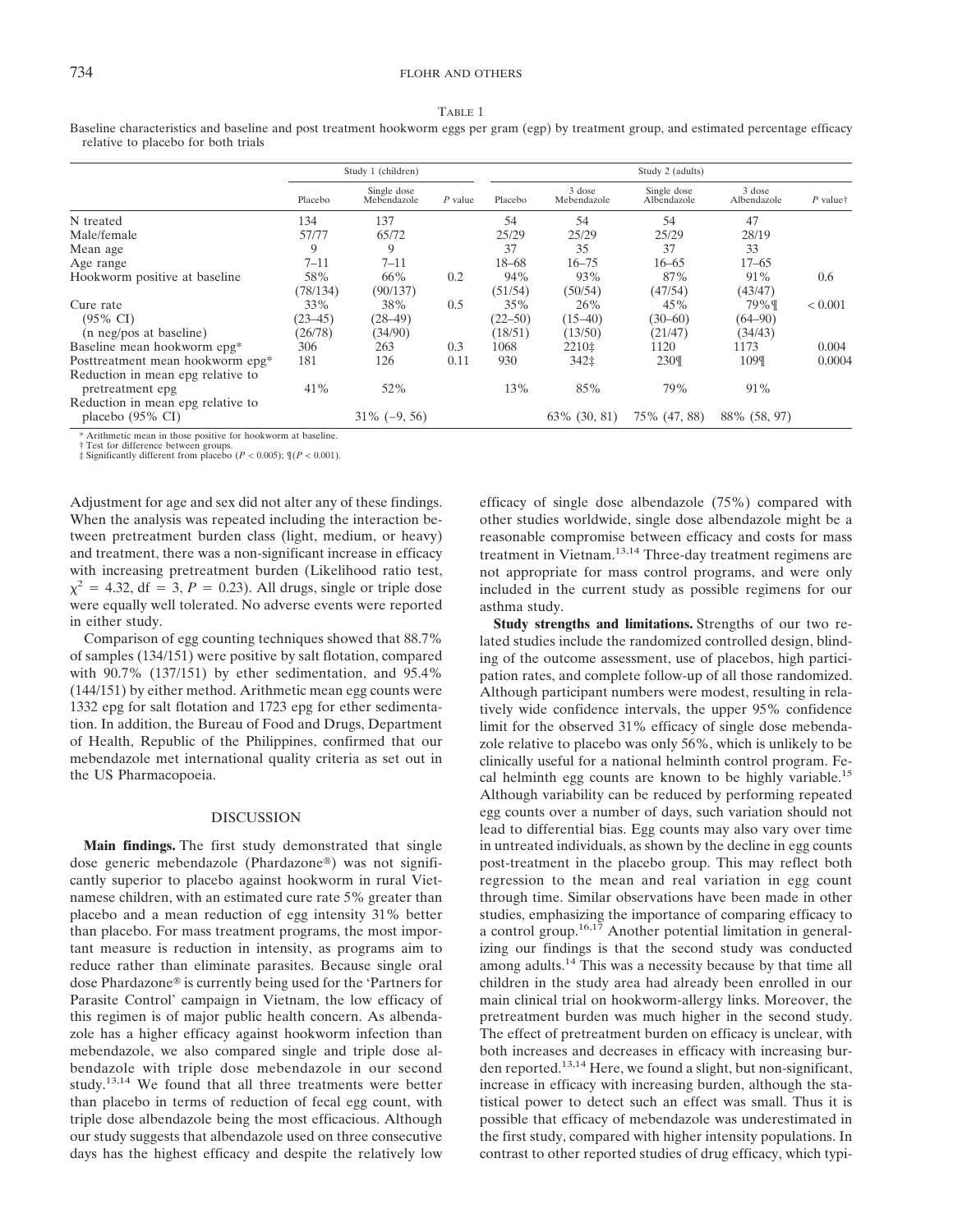cally use Kato-Katz thick smears to quantify egg counts, we used a salt-flotation technique. This is unlikely to have affected the results, as salt flotation showed similar sensitivity to the more widely used formol-ether sedimentation. Formolether has been shown to have similar, or reduced, sensitivity to Kato-Katz.<sup>18,19</sup>

**Possible reasons for low efficacy.** Drug quality or manufacturer has been reported to affect mebendazole efficacy in some, but not other, studies.<sup>20,21</sup> However, the tablets we used were independently quality tested and met international standards. Efficacy may also vary geographically.<sup>13</sup> The reasons for this are unclear, but it highlights the importance of testing the effect of anthelmintic treatment locally *prior to* the launch of large control campaigns.22 There is now also growing concern about resistance to benzimidazoles.<sup>23,24</sup> Resistance has been widely reported in livestock parasites after frequent de-worming, and although benzimidazole resistance has so far not been conclusively demonstrated in human hookworms, drug resistance may explain the apparent decline in mebendazole efficacy seen after repeated mass treatment with mebendazole.<sup>25,26</sup> Lack of mebendazole treatment efficacy in a previously untreated population has also been reported from Mali.16 To our knowledge, there are no previous published reports of mebendazole efficacy against hookworm in Vietnam, though a recent study from neighboring Cambodia reported a significant decline in hookworm egg counts after twice-yearly mebendazole.27 Although drug resistance as a consequence of drug selection pressure seems very unlikely in our study population without a history of previous mass treatments and very limited availability of over-thecounter anthelmintics, further monitoring of the parasite population for resistance using egg hatch assays or molecular genetics may be prudent.<sup>28,29</sup>

**Study implications.** Single dose mebendazole 500 mg and single dose albendazole 400 mg are recommended by the 'Partners for Parasite Control' initiative for hookworm control. Of the two, mebendazole is often chosen due to its slightly lower price.<sup>30</sup> Our findings suggest that single dose mebendazole may lack suitable efficacy for the intended purpose in Vietnam, and continued use of mebendazole should depend on further studies of treatment efficacy in high intensity populations in Vietnam. In contrast, the higher efficacy of single dose albendazole would make this a suitable alternative. There are considerable opportunity costs associated with well-intentioned widespread use of insufficiently effective antihelmintic treatments, underlining the need for local testing of anthelmintic efficacy prior to the implementation of national control programs. More generally, the low efficacy reported here and in some other studies highlights both the need for monitoring of drug efficacy and possible drug resistance, and the urgent need for research and development of novel anthelmintic drugs, combination chemotherapy, and alternative methods of control, such as vaccination.<sup> $24,31-33$ </sup>

Received April 25, 2006. Accepted for publication November 22, 2006.

Acknowledgments: We are grateful to Dr. Antonio Montresor (WHO) for scientific advice given and for his help in establishing the initial contact to Pharbaco Hanoi. We also thank Dr. Nguyen Quoc Hung and Dr. Phung Duc Thuan (Institute of Malariology, Parasitology & Entomology, Ho Chi Minh City) for their assistance in conducting the stool analysis validation study, and Prof. David Pritchard and Dr. Alan Brown (University of Nottingham) for scientific advice. Ms. Nguyen Thi Thu Tam, Ms. Nguyen Thi Thu Nga, Ms. Tran Thi Hoang Chau, and Dr. Mary Chambers (all Oxford University Clinical Research Unit Ho Chi Minh City) helped with the randomization and packaging of tablets.

Financial support: CF is funded through a Radcliffe Research Fellowship from University College, University of Oxford. The study was supported through a research grant from Asthma UK, and the Bastow Award from the Special Trustees for Nottingham University Hospitals.

Authors' addresses: Carsten Flohr, MRCPCH, Radcliffe Research Fellow, Oxford University Clinical Research Unit, Hospital for Tropical Diseases, Ho Chi Minh City, Vietnam and Centre for Population Studies, Institute of Clinical Research, University of Nottingham, Nottingham, NG7 3RD, UK, E-mail: flohr@dng.vnn. Luc Nguyen Tuyen, PhD, Director, Khanh Hoa Provincial Center for Malaria and Filariasis Control, Nha Trang City, Vietnam, E-mail: luctuyen@dng.vnn.vn. Sarah Lewis, PhD, Reader in Medical Statistics, University of Nottingham, Division of Respiratory Medicine, City Hospital, Nottingham, NG5 1PB, UK, E-mail: sarah.lewis@ nottingham.ac.uk. Truong Tan Minh, PhD, Director, Khanh Hoa Provincial Health Service, Nha Trang, Vietnam, E-mail: soytekh@dng.vnn.vn. Jim Campbell, Research Microbiologist, AIBMS, Oxford University Clinical Research Unit, Hospital for Tropical Diseases, Ho Chi Minh City, Vietnam, E-mail: jcampbell@hcm.fpt.vn. Professor John Britton, MD, Professor of Epidemiology and Head of Division of Epidemiology and Public Health, University of Nottingham, NG7 2RD, E-mail: j.britton@virgin.net. Professor Hywel Wiliams, PhD, Professor of Dermato-Epidemiology, Centre for Evidence-Based Dermatology, University of Nottingham, Nottingham, NG7 2RD, UK, E-mail: hywel.williams@nottingham.ac.uk. Tran Tinh Hien, PhD, Vice-Director, Hospital for Tropical Diseases, Ho Chi Minh City, Vietnam, E-mail: tthien@hcm.vnn.vn. Professor Jeremy Farrar, DPhil, Director, Oxford University Clinical Research Unit, Hospital for Tropical Diseases, Ho Chi Minh City, Vietnam, E-mail: jeremyjf@hcm.vnn.vn. Rupert Quinnell, DPhil, Lecturer, Institute of Integrative and Comparative Biology, Faculty of Biological Sciences, University of Leeds, Leeds LS2 9JT, UK, E-mail: r.j.quinnell@leeds .ac.uk.

#### REFERENCES

- 1. WHO, 2002. Prevention and control of schistosomiasis and soiltransmitted helminthiasis: report of a WHO expert committee. *WHO Technical Report Series No. 912*, WHO, Geneva.
- 2. De Silva NR, 2003. Impact of mass chemotherapy on the morbidity due to soil-transmitted nematodes. *Acta Trop 86:* 197– 214.
- 3. Crompton DWT, Nesheim MC, 2002. Nutritional impact of intestinal helminthiasis during the human life cycle. *Annu Rev Nutr 22:* 35–59.
- 4. Awasthi S, Bundy DAP, Savioli L, 2003. Helminthic infections. *BMJ 327:* 431–433.
- 5. De Silva NR, Brooker S, Hotez PJ, Montresor A, Engels D, Savioli L, 2003. Soil-transmitted helminth infections: updating the global picture. *Trends Parasitol 19:* 547–551.
- 6. Hotez PJ, Brooker S, Bethony JM, Bottazzi ME, Loukas A, Xiao SH, 2004. Hookworm infection. *N Engl J Med 351:* 799–807.
- 7. Brooker S, Bethony J, Hotez PJ, 2004. Human hookworm infection in the 21st century. *Adv Parasitol 58:* 197–288.
- 8. Human helminth infections in Southeast Asia. Report UNICEF East Asia and Pacific Region Office. Bangkok, Thailand, July 2002.
- 9. Personal communication with Dr Antonio Montresor, Public Health Specialist Vectorborne and other Parasitic Diseases. WHO Hanoi, December 30, 2005.
- 10. WHO Western Pacific. Over 55 million people in Viet Nam infected with intestinal worms. Press release, December 2005.
- 11. Flohr C, Tuyen LN, Lewis S, Quinnell RJ, Minh TT, Liem HT, Campbell J, Pritchard DI, Hien TT, Farrar J, Williams H, Britton J, 2006. Poor sanitation and helminth infection protect against skin sensitization in Vietnamese children: a crosssectional study. *J Allergy Clin Immunol. 118:* 1305–1311.
- 12. Coles GC, Bauer C, Borgsteede FHM, Geerts S, Klei TR, Taylor